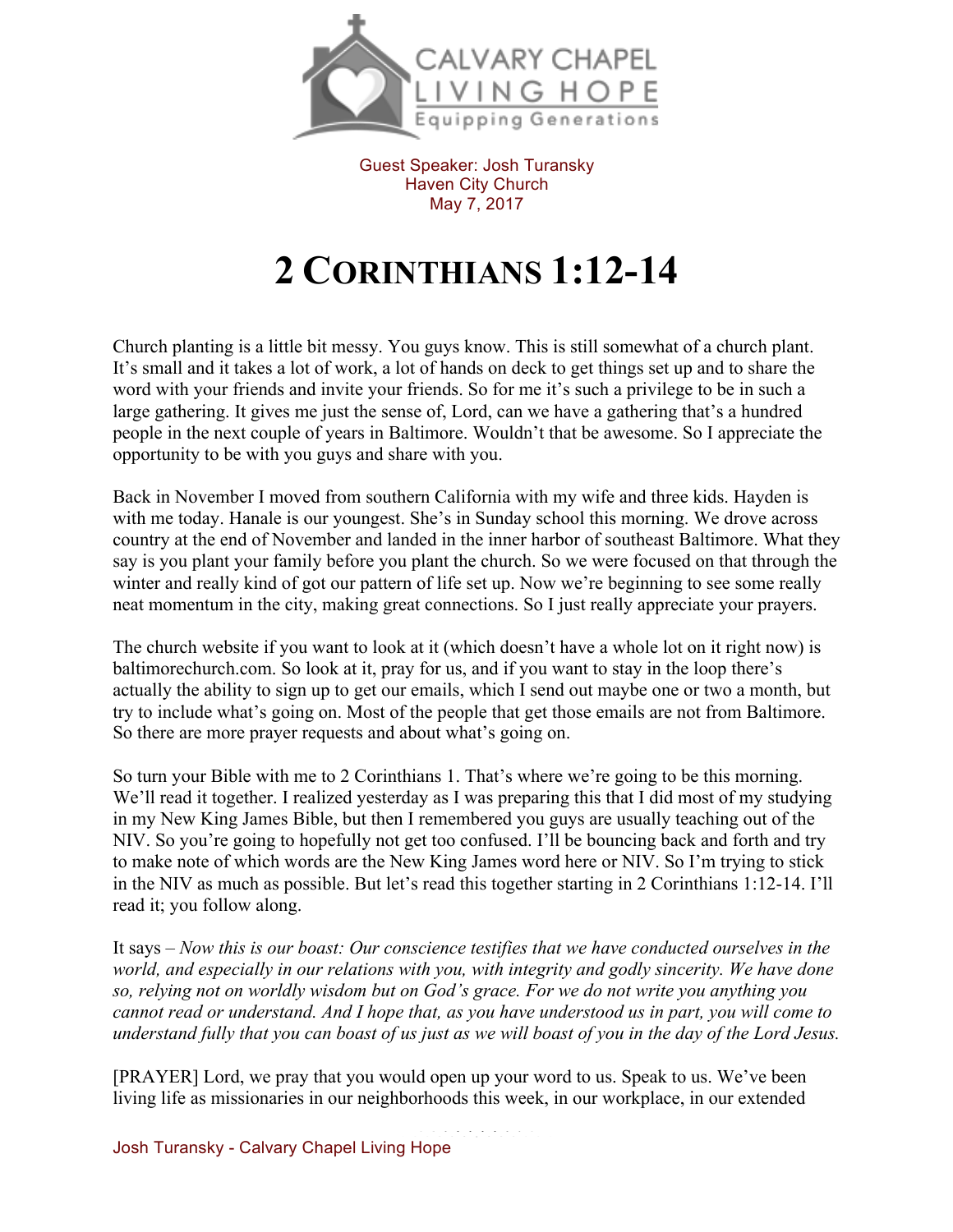family, and here we are as a Christian community gathered together to hear from you, to read your word corporately, to sing and celebrate the liberty and the way that you've liberated us corporately. We pray, Lord, that you would be in our midst, that we would hear from you today, and that we would hear your Spirit speaking to us in our own lives. Lord, we yield ourselves and place ourselves under the authority of scripture. We are a people that want to be submitted to you and your word. Thank you for saving us and for washing away our sins. We pray again for just the refreshing work of your Holy Spirit in our midst. We pray this in Jesus' name, amen.

Now this message is probably like part 4 in a five-part series if you were just going through chapter 1 of 2 Corinthians. So as I was praying a couple weeks ago about where we'd be at, this was the text. As I was studying it, I was like, man, there's a whole series here. But I just felt like this was the text for us this morning.

Imagine with me to start off with a season in your life where you've gone through enough of an affliction, enough of a difficult circumstance where it's really provoked you to ask a lot of questions about life. I think that trials do that for us. Trials are difficult enough that they can really shake us and shake us to the point where we begin to question our own actions, our motivations, our identity, and sometimes our relationship with God.

A common question in the midst of difficulty and suffering is: Does God still love me? Is God real? The thing that God promised to me back then, was that really God speaking to me? Does God's word really apply to my life? Those are all the types of questions that you're tempted to ask yourself when you're in a middle of a trial.

So we jump in the middle of 2 Corinthians 1 and we're jumping right into the middle of Paul's life. Paul is a missionary. He's an apostle, meaning he's an entrepreneur for the kingdom of heaven. He goes out and he plants new churches all around starting in Asia and moving into Europe. So this is what you could call maybe his third, maybe his fourth missionary journey.

This is a significant time in the city of Corinth. I don't have the ability to draw this out for you, but if you imagine the Mediterranean Sea, on the northern coast there's this body of land that comes down and there's what looks like a cow's udder at the bottom of one of those landmasses that comes down. That's the region of Achaia. There's s bunch of house churches in that region associated with Corinth. So Paul has done a lot of ministry there. It was a shipping harbor. And what would go on is ships would come in, there was a lot of trade that would go on here in Corinth. Paul has been laboring to help this church mature.

We get really a window into Paul's ministry with Corinth and his own effort with this church. It's just fascinating if you tie in the narrative with the book of Acts with his first letter that he writes to Corinth and then his second letter to Corinth. You see this pastor who from afar loves this church and is trying to help them grow and mature and get past some immaturity.

He's dealing with a lot of things. So when we get to 2 Corinthians, this letter is written probably in segments. It starts when Paul is in Ephesus and ten months earlier he had written the letter of 1 Corinthians to Corinth. So if you're looking at a map this way, he's in Ephesus and he's written a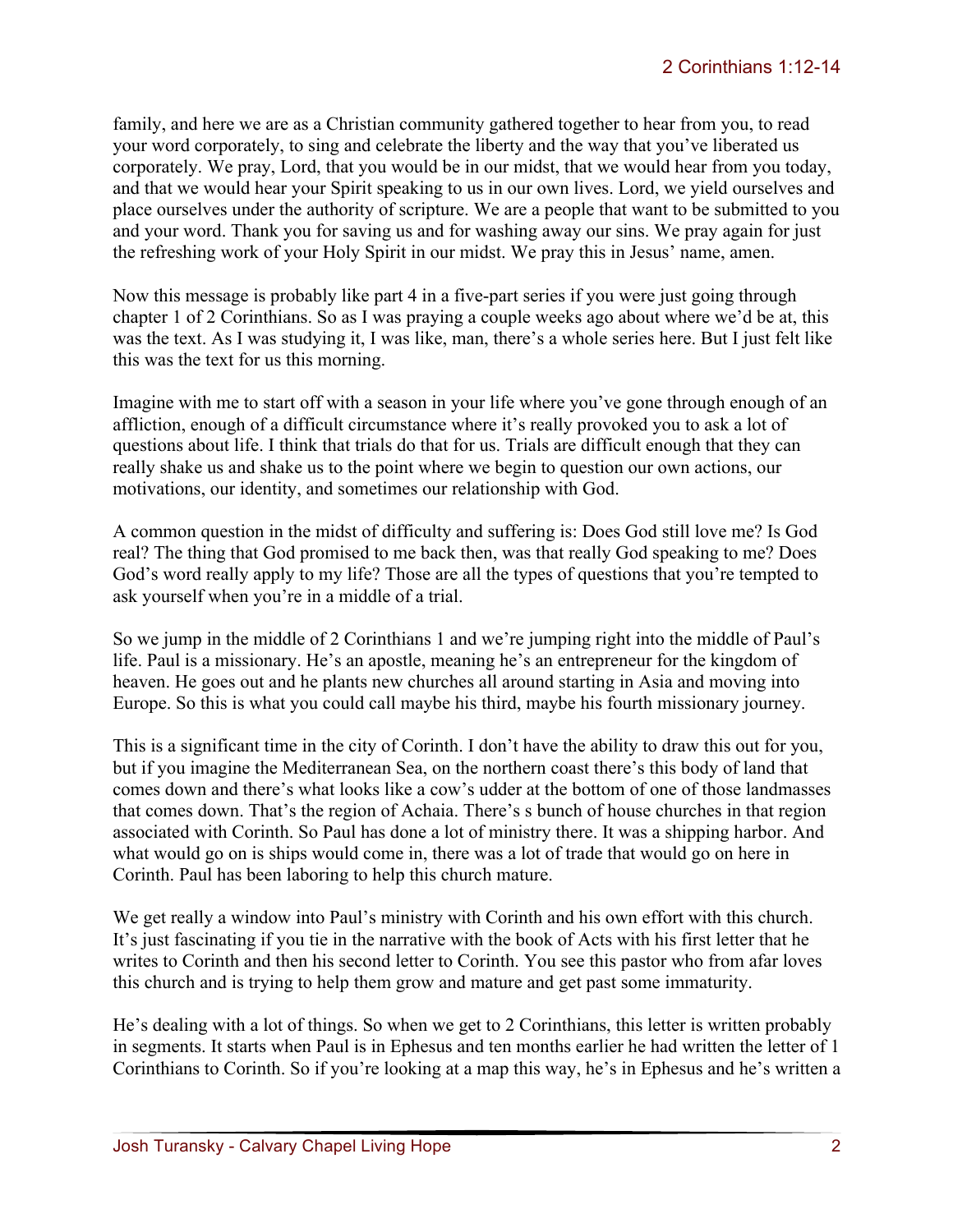letter kind of across. There's an ocean there. You can look at the back of your Bible for the map, but there's this body of water there and Corinth is on the other side.

He wrote a letter in 1 Corinthians dealing with some immaturity. That didn't fix it. So he sent Timothy over there. That doesn't seem to have fixed the problem. He alludes to that in 2 Corinthians. Then he takes a trip to Corinth. It seems like it might have been just a quick trip from Ephesus over to Corinth himself. It was a very painful journey. He alludes to that in the first verse of 2 Corinthians 2.

We don't know anything about this trip, but it was a very painful trip for Paul. It was a trip that he made to correct the church for problems that they had. There was fighting, there was division, there was gossip, there was sin. And Paul still wasn't happy with the outcome from that trip.

Then he sends Titus over, which is just another of his ministry companions from Ephesus over to Corinth. While he's waiting to hear a report back from Titus about how Corinth is doing, Paul gets kicked out of Ephesus. There's this big riot that takes place and he has to basically flee up through what is now modern day northern Turkey.

So again, you're looking at the map this way. He crosses into Europe and he's down in the Adriatic coast into Thessalonica and Philippi. As he's going on this trip, first into Troas and then down the coast, he's hoping to run into Titus and get a report back from Titus on how things are going in Corinth. He tells the church that he's not getting the report and he's upset. He even had a chance to share the gospel in Troas, but he had so much anxiety, he was so upset in his heart that he just kept moving on closer and closer to Corinth.

So that's the setting in which we find this letter written. In chapter 1 Paul's probably writing this having maybe just fled Ephesus or some difficult things going on in Ephesus. As the letter continues he's in different locations and Titus does catch up with him. By the time we get to chapter 7 we find out about this report that Titus gives to Paul.

Now the theme in chapter 1 is the theme of comfort. So if there was this five-part series, maybe if I preach again here (if my dad ever lets me come back), I'll teach again on another aspect of God's comfort in the midst of trials. But Paul is being very vulnerable. Let's look at this really quickly.

In verses 3-7 he's going to share just the principle of God's comfort. 2 Corinthians 1:3-7 – *Blessed be the God and Father of our Lord Jesus Christ, the Father of mercies and God of all comfort, who comforts us in all our tribulation, that we may be able to comfort those who are in any trouble, with the comfort with which we ourselves are comforted by God. For as the sufferings of Christ abound in us, so our consolation also abounds through Christ. Now if we are afflicted, it is for your consolation and salvation, which is effective for enduring the same sufferings which we also suffer. Or if we are comforted, it is for your consolation and salvation. And our hope for you is steadfast, because we know that as you are partakers of the sufferings, so also you will partake of the consolation.*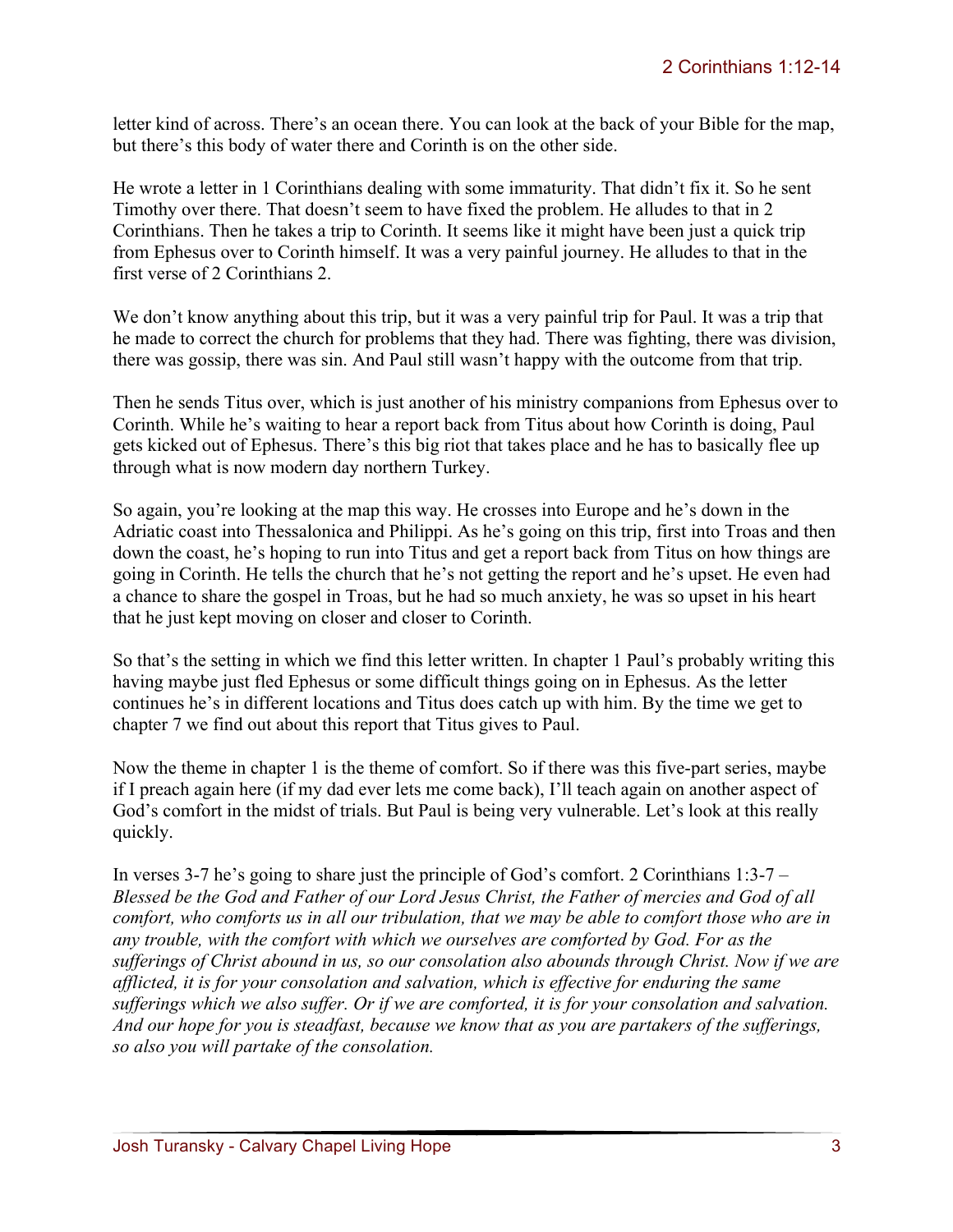Do you hear that repeated word? Comfort. Consolation. So Paul here is giving a principle. We would call this a didactic language. It's a teaching on comfort. God is the God who comforts us in our trials. He explains a little bit why God comforts us. He comforts us so that we can comfort others.

But Paul, being a good teacher, doesn't just give the principle, but he goes on in the text here and illustrates it based off of his own life. So in verses 8-11 Paul gives his most recent experience of this principle. So look at verses 8-11.

*For we do not want you to be ignorant, brethren, of our trouble which came to us in Asia: that we were burdened beyond measure, above strength, so that we despaired even of life. Yes, we had the sentence of death in ourselves, that we should not trust in ourselves but in God who raises the dead, who delivered us from so great a death, and does deliver us; in whom we trust that He will still deliver us, you also helping together in prayer for us, that thanks may be given by many persons on our behalf for the gift granted to us through many.*

That's the New King James reading of it. That's not the NIV version of it. But you see the same concept there. So Paul literally says to this Corinthians church, "Here's what's gone on in my life. We've gone through this experience in our life where we were despairing." Do you see that there? *We had the sentence of death in ourselves, that we should not trust in ourselves but in God who raises the dead.* Literally the experience that Paul had gone through in Asia Minor was an experience of just great suffering where they despaired of life. There was this question that they had in their life of will we survive this? Will we make it out of Asia alive? And yet he talks about how God is the one who will deliver us.

You see, as Paul is writing this, there is a still a question mark hanging over his life. He's talking about how the God that we trust is the God of all comfort, the one who has delivered us in a such a great grand way ultimately from eternal death. We're trusting and anticipating the deliverance of God in this situation.

Now I know we're taking kind of the long route to get to verse 12. We're going to get there. But what happens in verse 12 is really the capstone of this whole message. So give me a second here to unpack this.

What Paul is explaining in this whole idea of comfort is part of a ministry lifecycle that Paul and Jesus talk about many times. They either talk about it as a principle or they share about it as something that really was taking place in their life. This chapter is no exception.

You could basically look at this ministry lifecycle in four parts. The first part is the idea of being a believer, being a disciple of Christ, doing ministry, and living for Jesus. So you're going out, you're on the path. Paul is doing ministry. That's the first part.

The second part of this ministry lifecycle is that you're delivered over to death. Oftentimes we'll say micro deaths. Either they're internal deaths, they're experiences that we have, but they're deaths. You're going, "Wait a second. I didn't sign up for that when I became a Christian." Well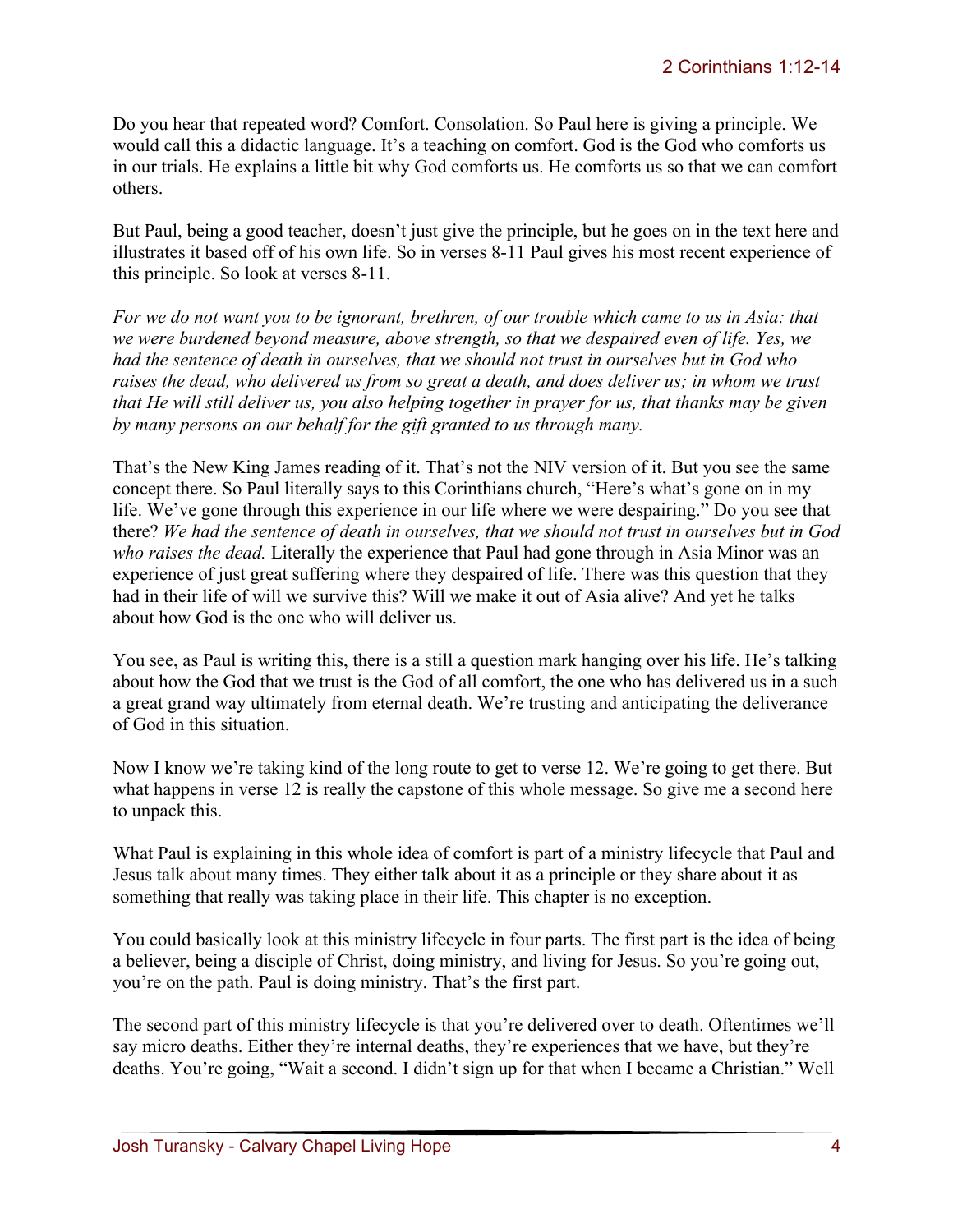hear me out. That's the second part. Paul says *we were delivered to death.* We were delivered over the death.

The third part is that you experience the comfort of God. In that place of death, when you're buried by the circumstance, God wants to comfort you. He wants to be the God of all comfort. That's the third part is that God comforts you.

The fourth part is that God delivers us. Do you know that we have the promised deliverance of God? There is nothing that is going to come against you in your life that God cannot deliver you by. What Paul has said to us in this first chapter is that we have already been greatly delivered. When we're born again, when we give our lives to God, we trust in Him in our salvation, we experience the deliverance of God from sin. We have the hope of heaven. But then this ministry lifecycle plays out. The way that works through our life is literally by we're living for Him, but then He loves to take us and put us in these circumstances where we get buried.

I think it's Peter who says – *Don't think it's strange, brothers, when you face fiery trials.* Peter is saying you should learn to anticipate this. You should understand that this is the lifecycle of a Christian. God intentionally takes us and sticks us in circumstances where it is impossible. You're in the grave with Jesus and you need the deliverance of God. The beautiful thing that we have is that while we're in the grave, we experience God's comfort and we get to see God deliver us through those things.

Let me give you this in a couple of other texts just so that you don't think I'm blowing smoke here. Jesus was speaking to His disciples and He told them in Mark 8 – *"Whoever wants to be my disciple must deny themselves and take up their cross and follow me. Whoever wants to save their life will lose it, but whoever loses their life for me and for the gospel will save it."*

You see, Jesus tells His disciples, "Okay, you want to follow me. We're heading in this direction. Well take up your cross." In other words, have a mindset and be prepared to die. Now I think the first thing that comes to our mind with that is there is James, the martyr. Stephen was really the first martyr in the church. That's a death. But really what Jesus is alluding to is this lifecycle of you're going to live out the deaths. Right? You're going to bear on your body the dying of the Lord Jesus so that the life of Christ might be seen in you.

Let me just give this to you from Paul in 2 Corinthians 4:1-17. I love this. To me this is exciting. This is not morbid. When we're talking about death, it is not morbid because we are a people that celebrate every Sunday the resurrection. So if you can understand that the way that God works in your life is through this lifecycle of death and then deliverance, of death and then resurrection, even on a small scale. Even in this last week there was some micro death and it was like, "God, you've got to deliver me, you got to make more resurrection power evident in me." That's exciting. It's fun knowing this is the reality because when you go into the death you're like oh here's that ministry lifecycle playing itself out. We're anticipating how God wants to raise us from the dead in this situation.

2 Corinthians 4:1-17. I'll summarize this for the sake of time. Verses 4-6 Paul is talking about his ministry. He says – *Therefore, since through God's mercy we have this ministry, we do not*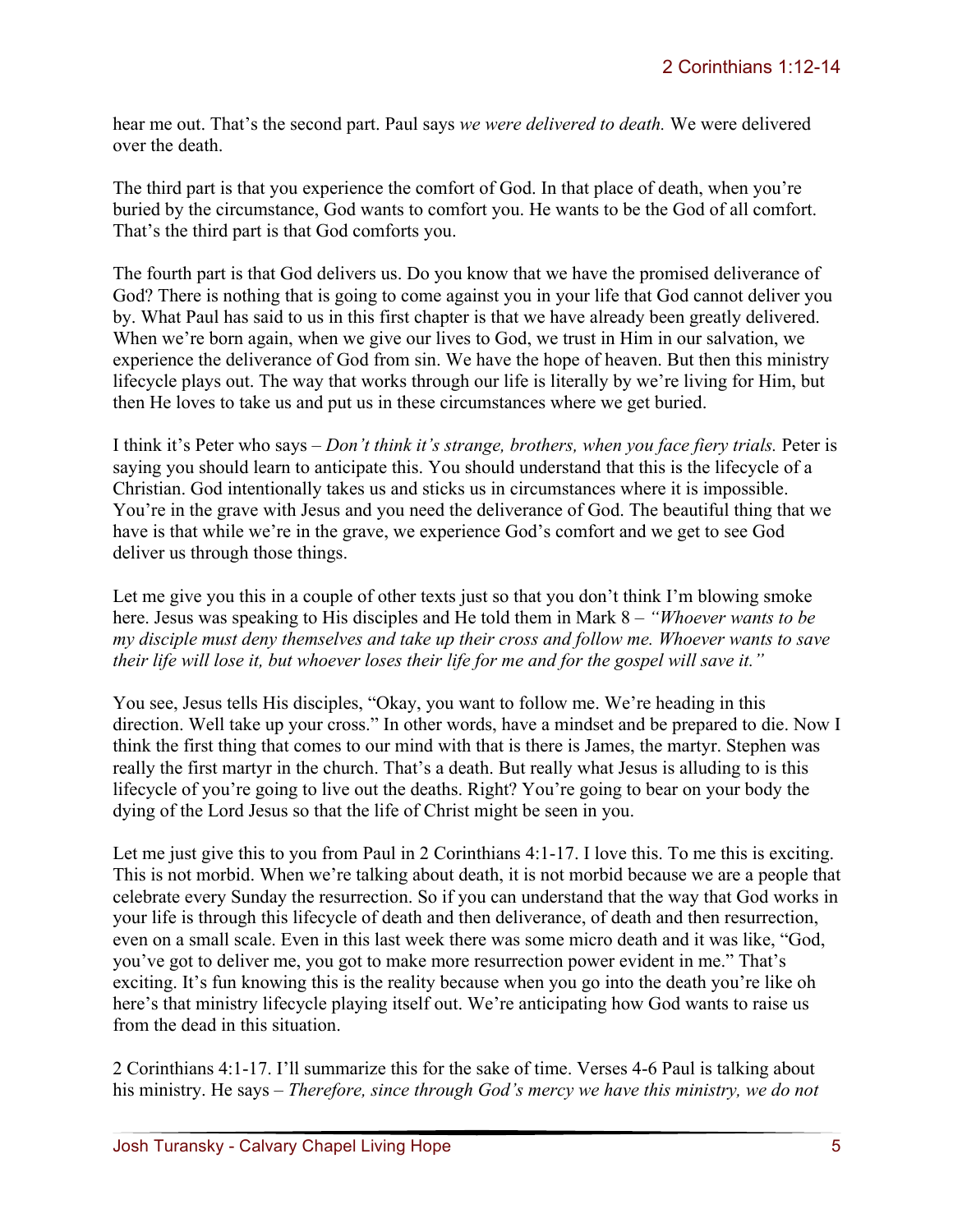*lose heart.* Verses 4-6 Paul describes the ministry of sharing the gospel with nonbelievers. He talks about the gospel message being a light that they are carrying in themselves. They are carriers of this light, sharing this gospel in all these different cities. He uses some beautiful language there. That's the first phase, phase one of the ministry cycle.

But then you go to verse 7 of chapter 4. He says – *But we have this treasure in jars of clay to show that this all-surpassing power is from God and not from us.* So ministry cycle phase one, here we are carrying the gospel message, but the container carrying the gospel message is like a clay pot.

Look how he describes his experience. Verse 8 – *We are hard pressed on every side, but not crushed; perplexed, but not in despair; persecuted, but not abandoned; struck down, but not destroyed.* 

Look at verse 10. *We always carry around in our body the death of Jesus, so that the life of Jesus may also be revealed in us.* That's a causative statement. He doesn't say this is by accident. He's not saying that phase two of the ministry lifecycle is just a wrong turn, God forgot about you. No, he says on purpose we are a part of God's plan is that we carry in our body the dying of the Lord Jesus.

God is leading us in a path into these micro deaths where we are pressed. There are some situations where we feel like we're being pressed on every side, but not crushed. There's other circumstances where we're perplexed, but yet we're not despairing, where we are persecuted, but not abandoned. Other times we feel as through we've been struck down, but not ultimately struck down. It is God's plan that *we would bear in our body* (I love that language) *the death of Jesus so that the life of Jesus may be revealed in our body.*

Verse 11 – *For we who are alive are always* (you see that word) *being given over to death for Jesus' sake.* We are always. So this is Paul teaching to Corinth the Christian lifecycle. He's discipling the Corinthians. He's helping them understand their own Christian experience, and he's saying these trials are a part of that always bearing in our body the dying of the Lord Jesus because God wants to take and put on display through your life and my life His resurrection power.

So there are things where literally we are being buried by the circumstance. In your mind you can have the picture of Jesus being taken and put in that tomb. We're there with Him. The only thing that is going to get us out of that place is the power of God. The God who raised Jesus from the dead, putting on display His resurrection power in your life. God does that intentionally. So you go through difficult things, but when you frame it up like this and you realize that God does this on purpose because He wants to demonstrate His power then it helps you to understand I'm going to hang in there because God is using me as a demonstration of His power. He wants to make known to my family, to my coworkers His great power.

One more place. Philippians 3 talks about this again. He says in verse 3 – *For it is we who are the circumcision.* So he's in the first phase on the ministry cycle*. We serve God by his Spirit, who boast in Christ Jesus, and who put no confidence in the flesh— though I myself have reasons*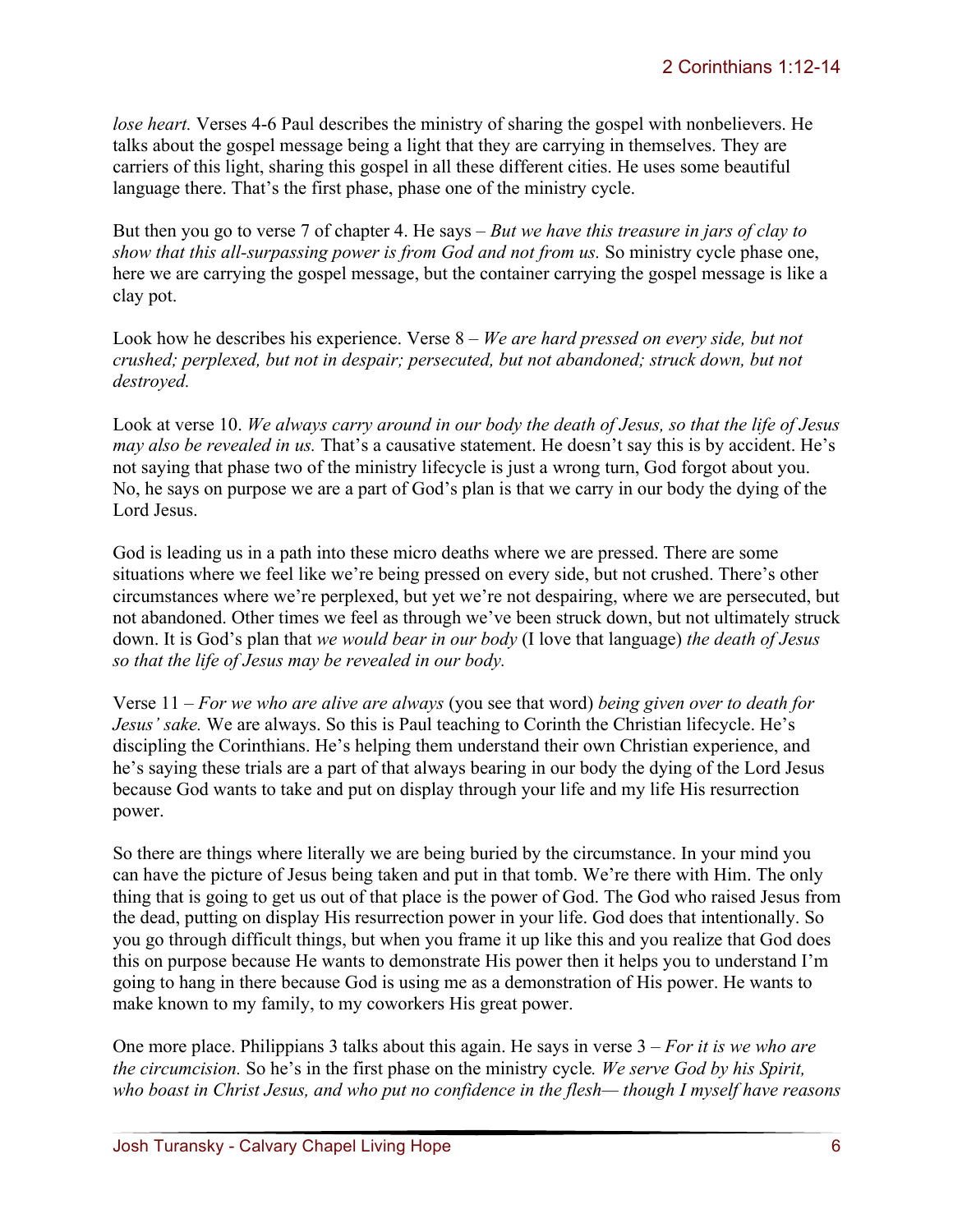*for such confidence.* He talks about his background and how he should have a confidence in the flesh, but nope, he's trusting in God.

Look at verse 7. *But whatever were gains to me I now consider loss for the sake of Christ. What is more, I consider everything a loss because of the surpassing worth of knowing Christ Jesus my Lord, for whose sake I have lost all things.* What died in Paul was his past. This was another death he experienced. When he followed Jesus, everything in the review mirror were things in the past that he couldn't place his confidence in. He allowed those things to basically be deaths.

Verse 9 – *To be found in him, not having my own righteousness, which is from the law, but that which is through faith in Christ, the righteousness which is from God on he basis of faith.* 

And then look at verse 10. *I want to know Christ.* He wants to *know the power of his resurrection* and to participate in His sufferings to become like Him in his death*.* You go through this chapter, again you see in Philippians 3 this ministry lifecycle. Paul is praying saying I want to be with Christ in His sufferings so that I can experience the resurrection power and know Jesus better.

Final verse in 1 Corinthians 15 you see again Paul says to the Corinthians you ought to believe in the resurrection power. And then he's really laying out kind of like an apologetic, making the case for the resurrection. He says to them kind in passing, "Look, if there's no resurrection then we ought to just live a normal life. We ought to eat, sleep, go about life on a normal basis." But then Paul says that's not how we live. I don't live a normal life. I live a life with great risk. Taking great risks. The basis for the risks I take is that I believe I'm serving a God who raises people from the dead. His life was based upon the reality of the resurrection.

So you have this ministry cycle. Being a disciple, stage one. Doing the Christian life. The second stage is you're delivered over to these deaths that God allows us to experience. In the midst of those deaths He wants to comfort us and that's chapter 1 of 2 Corinthians that we're in this morning. The comfort of God, and then we experience God's deliverance. I don't know what it's going to look like. I don't know when it's going to happen. We wish it would happen sooner, but we experience the deliverance of God. It's through this lifecycle as we put ourselves in it that the fruit of God is born through our life. God's kingdom advances as we submit to this ministry lifecycle.

For example, this is like my church planting philosophy. God, we're going to go and put ourselves on the ground in Baltimore. We're going to be present. We're going to live as disciples of Jesus. We're going to try to incarnate the gospel to our neighbors. We're going to try to love our neighbors in Jesus' name and see what God does. But I'm anticipating there is going to be death. There has already been deaths, difficult things that play out in that setting. And then we experience the comfort of God waiting for His deliverance, all the while knowing that this is how the gospel advances in a city of taking my family, uprooting it from southern California where I had the perfect life. You know the white picket fence, that whole thing.

Our reason for leaving that setting is we're not in the ministry lifecycle. We couldn't figure out how where we were was playing out this pattern. So we felt like God was leading us to go and basically, like Paul said, put that stuff in the review mirror. We're going to put ourselves on the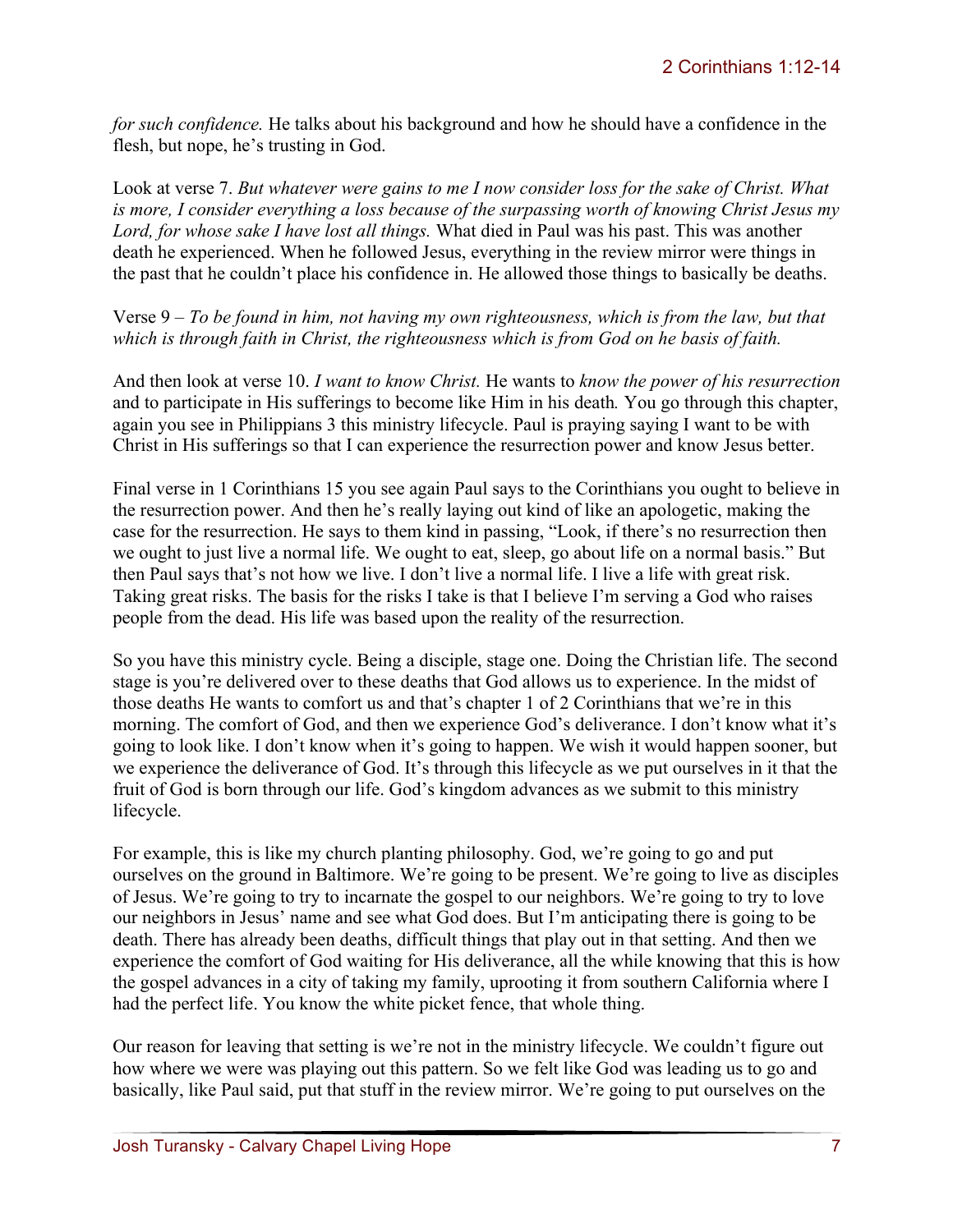ground and see how God wants to work through us. Now that's the ministry lifecycle that Paul is describing.

He's really hitting on phrase three of chapter 1 of 2 Corinthians. He's saying that God wants to comfort us when we're in this experience of affliction. Isn't it striking to you that if you look at 2 Corinthians here's a chapter where this is one of the darkest descriptions that we have of Paul's life. We don't get language much more stark than 2 Corinthians 1. He says *we despaired of life.*  Yet in this chapter we have the word *hope*, we have the word *comfort*, we have the word *consolation, salvation, confidence*. He had the word *confidence* in the same chapter as the word *despaired of life*. You have the word *boast*, which means I glory in exaltation in this chapter.

We have this victorious Christian who is frankly speaking and sharing transparently his ministry experience and saying at the same time we have experienced the comfort of God, how God comforted him. He talks about how the church was praying for him. That was participation in God's deliverance.

But here's what I want to key in now in closing in verse 12 here. In verse 12 he talks about a comfort that comes through a clean conscience. He says in verse 12 – *Now this is our boast: Our conscience testifies that we have conducted ourselves in the world, and especially in our relations with you, with integrity and godly sincerity. We have done so, relying not on worldly wisdom but on God's grace.* 

So one of the ways that Paul experiences the comfort of God. He's bought in, by the way, to the lifecycle. He's not kicking against it. He's like I'm all in. I'm taking risks on a daily basis. I'm ready to die with Jesus on a daily basis because I trust that He can raise me from the dead. In that place of affliction, of experiencing those deaths, he needs the comfort of God. We need the comfort of God if you're bought into this ministry lifecycle. If you're bought in, you need the comfort of God.

One of the ways that Paul experiences the comfort of God is being able to reflect on how God's grace manifested itself in his life when he did ministry. It says here in the text that *we did ministry with you with an integrity and a godly sincerity.*

The first word *integrity* in other versions is interpreted or translated *simplicity*. Literally the word means simple, singular wholeness.

The second word there which in the NIV is *godly sincerity* means without wax in the light of a sun. It's a compound word. It's a euphemism that came from the potter or the merchant who would sell pots in the market place. Sometimes those pots would get broken. If he was a dishonest merchant he would patch up the cracks in the pot with some wax. He would cover over that fix with some mud and you wouldn't be able to detect that it was an imperfect pot without holding that pot up to the sunlight. You would be able to see this pot does not have integrity.

So this second word that Paul uses here he uses to describe this ministry that you can hold my life up to the sun. There's no cracks in it. There's no wax filler in this pot. You can look at my life under the scrutiny of the sun and it was not broken into pieces.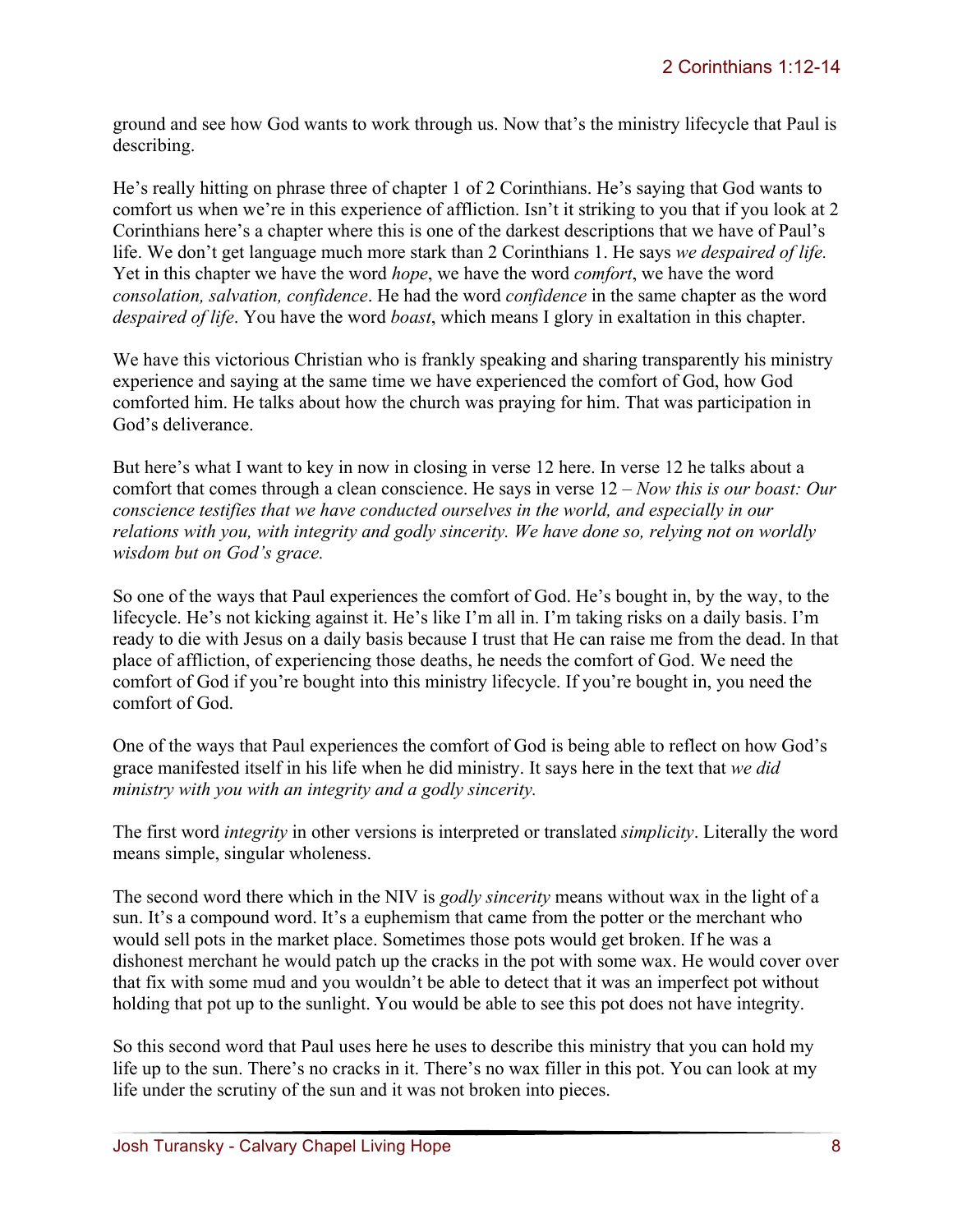The first word was a little difficult to understand. It's the whole wholeness, integrity, a simple life. It literally could mean a few different things. But I think Paul is saying the two sides of the same coin. He's stating his own conduct both in a positive way and a negative way. The first word refers to a wholeness, that every aspect of his life was pointed in the same direction. He was all in. In fact that word *integrity* or *simplicity* is the word that would be used in Greek to describe a hero, somebody who was all in, who had this noble spirit pointing their life in a single direction. So Paul states in the positive that my whole life was in. And if you held my life up, this second word, this word for *godly sincerity*, there was no cracks in it. You could examine my life under the light of the sun. There are no cracks in it.

Because that is the way he did ministry, he was able in the midst of being shaken by his experiences to look back at the ministry there in Corinth and say it was whole. There's no cracks in the way I did ministry and there's a testimony of my conscience. My inner moral compass testifies to the fact that I did the right thing. So he has this sense in his life of feeling God's comfort, being able to boast in a clean conscience.

The lesson for us is really clear. If you're brought in, if you're a disciple of Christ and you want to follow God, I understand the ministry lifecycle that sometimes by following Jesus I am going to go through these deaths, going to get buried on purpose by God and I'm going to need the comfort of God. One of the things that this text speaks to is the comfort of God through a clean conscience.

Now here's how this became real to me and kind of the origins of wanting to talk about this text personally. I was sitting at my desk a couple weeks ago praying about sharing and just thinking about my own life and thinking back to fifteen years ago when I was in Bible college and thinking about just that season of being a young Bible college student and the simplicity of life.

I was struck as I was sitting in my basement where my office is currently and I'm surrounded by everything we don't want in the normal part of the house. So there's boxes and all of our junk. I'm just looking at all this stuff and going wow, hopefully I've matured spiritually since I was in Bible college. But the danger now is that while I'm maturing I add complexity. I add all this unnecessary stuff to my life. As I'm looking at things where it's like I could sell that and that and that on eBay. And God was just ministering to me the value of continuing to live a life that is wholly pointed in the right direction.

Because I know for me (and not everybody is like this) one of the biggest enemies that I have is myself. I love to beat myself up. So when I go through something difficult there's that question mark hanging over my life of like, "Man, is this just me reaping the whirlwind? Did I dig a pit and I'm just like falling into it like Proverbs says? Is this because there's something askew in my life?" It was reminding me as I was sitting there praying and thinking about this text and the way that Paul describes his own life, there's a value in living your life so that you can down the road in the middle of an affliction, of a difficult circumstance and go, "Nope, I've got a clean conscience."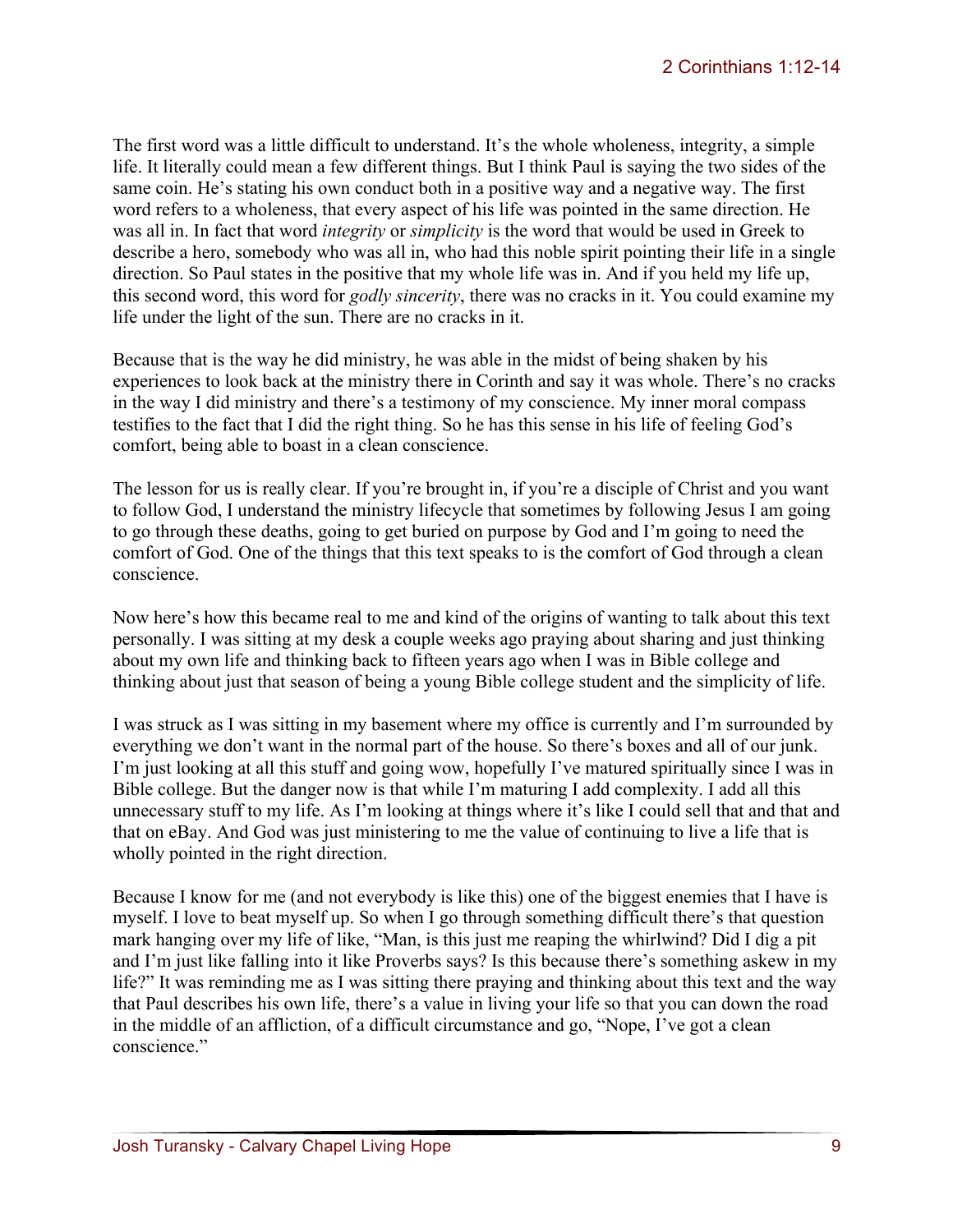So my exhortation to you that are believers this morning is that here is a great value. God wants to comfort you in your affliction down the road by today living with integrity, by today honoring God, obeying God. You're sowing toward the future comfort of God by living a life that is wholly directed towards Him.

In closing I want to say this. You may be coming in this morning not able to reflect upon your past or your life and say I have a clean conscience. You may this morning feel like your conscience is condemning you, that you can't have a relationship with God. The case with Paul and with all of us is that none of us have a clean conscience because of what we have done. Yes, Paul has said and can say that that season in his life, he did the right thing. So I don't think Paul is lying, but the foundation of us having a clean conscience is by being able to look at what Jesus did on the cross.

If this morning you're just honest with yourself and you feel like your conscience condemns you for things that you really remember that you've done, God's word to you this morning is not get your act together. God's word to you is that you need to receive that work that Jesus did on the cross on your behalf. Because you cannot have a conscience. That's the foundation of having a clean conscience is accepting Jesus' work on the cross on your behalf and my behalf.

That's what we call positional righteousness. When you go and you say to God, "God, I'm ready to give my life to you. I'm ready to receive Jesus Christ as my Lord and Savior. I'm ready to be your disciple," that's what we call conversion, where you're turning your life over to God. You're being converted into a Christian. At that point God looks at you and a lot of stuff happens. But one of the things that happens is He takes what Jesus did on the cross, that death on the cross and He says that was the payment for your sin, my sin. At that moment we become positionally righteous in Christ. Our sins are forgiven. We're made clean according to the judge of the whole earth, which is God. We're made positionally clean. And then as we continue to walk with God what is a positional reality becomes an operational reality, something that plays itself out more and more.

So we don't have time to look into it this morning, but one of the realities of the Christian life is that we enjoy a positional cleansed conscience, but we also want to be praying and asking God for a practical reality of a life that really doesn't have question marks hanging over it. Paul is an example to us. We see the value of what it meant for Paul. Imagine him in the difficult setting that he is in. Paul is in such a difficult setting with this church. Yet he can look back on the season of ministry that he did there in Corinth and he can say, "I have a clean conscience."

So let me encourage you both as a believer and maybe as one who is considering Christianity. This central theme is of the conscience and the cleansing of the conscience. Man, we live in a culture that really tells you that doesn't exist, it doesn't matter. The ends justify the means. Paul is saying no. This is an affront to utilitarianism. It's an affront to the ends justify the means. He's saying that inner sense of moral conviction matters deeply. It will matter deeply as you follow God. You need to live in the reality, you need to live in the midst of the comfort of God. Where God is comforting you by His truth and comforting you by a recollection of that work, that grace, how it manifested yourself in your life.